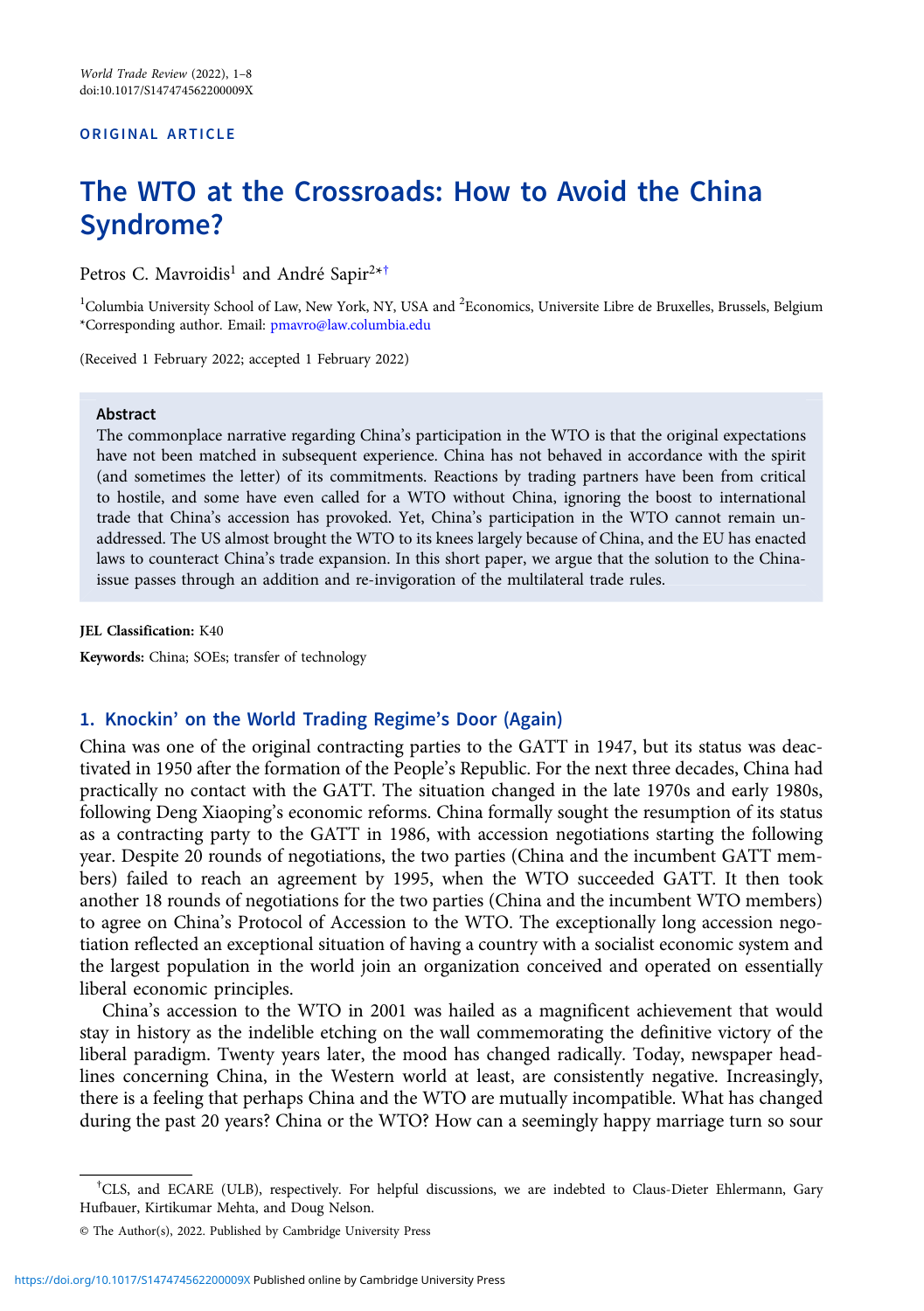so quickly? The answer is multi-faceted. China did not change. The problem is largely one of false expectations. It is further a case of sub-optimal contracting.

Inspired by our recent book (Mavroidis and Sapir, [2021\)](#page-7-0), in this short paper we discuss China in the WTO, not China in the world economy, or China in the realm of international relations. We do not deny that there is an osmosis between the general and the specific. Allison ([2017](#page-7-0)) offered a perspective in this context, when claiming that we are probably traversing yet another Thucydides' trap. Nevertheless, while we take on board all these analytics, in what follows, we concentrate on China and the WTO.

### 1.1. The GATT Liberal Understanding

Economists and historians alike have described the GATT-think, both its explicit and its implicit dimension. In Baldwin's ([1970\)](#page-7-0) classic account, the GATT is a tariff bargain, the value of which is insured through legal disciplines such as national treatment, and non-violation complaints. Tumlir [\(1984\)](#page-7-0) and Zeiler ([1999\)](#page-7-0) focus on the pre-requisites for the agreed GATT-think to function: a liberal economy. This should not come as surprise at all: Irwin, Mavroidis, and Sykes [\(2008](#page-7-0)) have shown that a conscious decision was taken to restrict originally the number of seats around the GATT negotiating table to a homogenous nucleus of liberal market economies. This choice was consistent with the idea that GATT, besides being a trade agreement, was part of the arsenal of the West during the Cold War. Trade policy, after all, broadly defined, is national security policy, as Schelling ([1971\)](#page-7-0) has observed, since it allows trading nations to have access to goods that could be critical in advancing national security concerns.

The GATT entered the world of international relations as an interim organization that was meant to be eventually incorporated into the International Trade Organisation (ITO). The ITO was supposed to become a multilateral organization, and the GATT followed suit, even though the ITO never saw the light of day. In part hoping to persuade them to change course, in part in order to place a dent on the coherence of the Soviet bloc, the GATT gradually opened its doors to socialist countries: first, Poland and Yugoslavia (in the 1960s), and then, Hungary and Romania (in the 1970s). The incumbents did not find it necessary to translate the liberal understanding, implicit in the GATT, into explicit legal disciplines, since all four countries were very small in terms of international trade, and their policies could not affect its course.

The GATT had not been amended when Japan joined GATT in the 1950s either, although Japan was a bigger player, and the state played an important role in the Japanese economy. Add to that the fact that many GATT incumbents were reluctant to accept Japan in their midst for this reason. Japan was even then a large economy, and its export-led growth model was viewed as a threat. In fact, some of the reactions to China's attempt to access the GATT and then the WTO were very reminiscent of the reactions to Japan's own efforts to enter the GATT-world. Yet, there were also striking differences between the West's reaction to Japan Inc. and China Inc., which had to do with economics but also, and primarily, with geopolitics. Given the military occupation of Japan by the United States at the time when it joined the GATT, there was little, if any doubt that it would eventually espouse the Western economic model. Its membership of the OECD, with its various 'codes of conduct' (in line with the principles of economic liberalism), a decade after joining the GATT, was the clearest sign that Japan had indeed joined the Western club.

## 1.2. This Time is Different

The GATT/WTO liberal understanding was still implicit when China knocked on its door, and eventually joined it in 2001. WTO incumbents assumed that, with Deng's reforms, China had entered a one-way street with market economy being the end destination. Buoyed by Fukuyama's ([1992\)](#page-7-0) pronouncement of the end of history, they seemed to espouse the view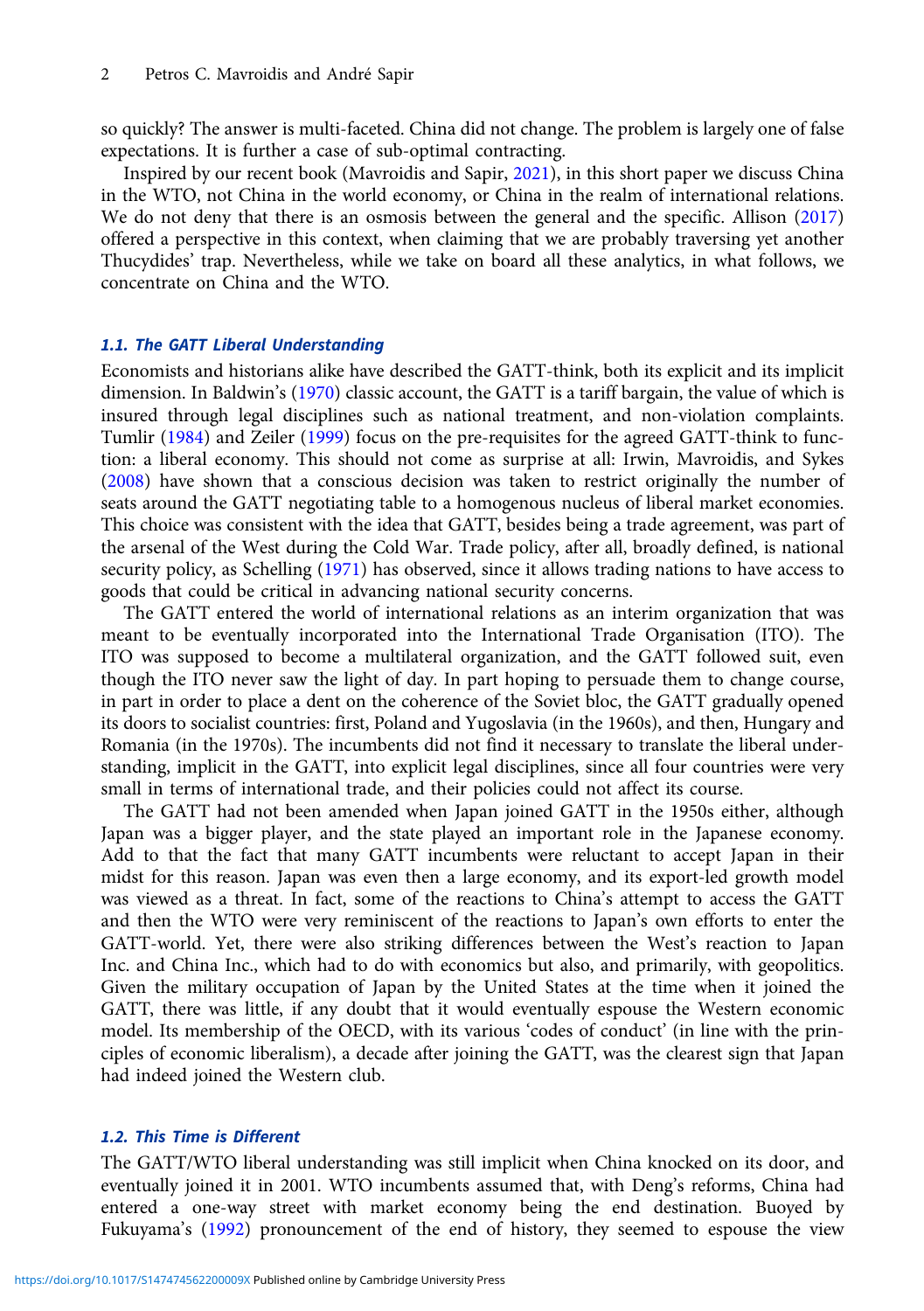that the definitive victory of liberalism had arrived, and the fall of the Berlin wall was only the beginning. Some US statesmen went so far as to publicly state that China would become not only a liberal market, but also a liberal democracy. Of course, there were sceptics as well, especially in the United States. But even sceptics bought into a simplistic narrative: the US keeps its tariffs at the same level after China's accession; China greatly reduces and caps its tariffs (from 25% to 9% for industrial products, and from 31% to 14% for farm products); and therefore, the US was bound to gain more than China and obtain bilateral trade surpluses with China. Even those who did not buy into the 'China changes' story could see the huge potential economic benefits of accessing the world's fastest growing market with the biggest population, which would also soon become the world's biggest market. China was the biggest prize of the twenty-first century.

This economic dream has become reality, but so have the frictions with China. Even if China had, like Japan, turned into a Western-style economy by becoming an OECD member a decade after its accession to the WTO, frictions with incumbents would most likely have occurred, as they did occur with Japan. It is not so simple to incorporate into the trading system a very large and very fast-growing economy without frictions. But what is different with China is that it has retained substantial state involvement in the working of its economy, which is in direct contradiction with the WTO's implicit liberal understanding. Furthermore, while exports can be addressed through protective measures irrespective of the choice of regime of the exporting country, it is access into the domestic market that is affected most depending on the choice of regime.

China describes its economic system as a 'socialist market economy'. It is a mix of private initiative and state planning, where, unlike in Western economies, the state's (or the Communist Party's) role is paramount. Dominated by SOEs (state-owned enterprises), and omni-present industrial policies, the Chinese economy leaves room for the private sector, but, according to official Chinese statistics (stats.gov.cn), the public sector made up 63% of total employment in 2019. While some opening of the economy has clearly occurred over the years, and it is now possible to have 'Wofers' (wholly owned foreign enterprises), privatization has been slow, or at least slower than expected by China's trade partners. No doubt, lots of assets have been corporatized, but corporatization does not mean privatization.

On 11 December 2001, China officially joined the WTO. Its achievements since then have been truly remarkable. In 2001, China was the sixth largest exporter of goods in the world (fourth, if the European Union is counted as one unit). Since 2009, it has been the world's largest goods exporter, even surpassing the EU bloc from 2014 onwards. Fast export (and import) growth has boosted GDP growth and income levels. According to the IMF's April 2021 WEO database, China's GDP amounted to barely 13% of US GDP in 2001. Twenty years later, this ratio is likely to reach 73%. During the same period, China's per capita income, measured at purchasing power parities, rose from the level of Sudan in 2001 to nearly the level of Mexico.<sup>1</sup>

## 2. Success for China Brings Frictions in the WTO

China's integration in the world economy has created frictions, especially with the US, which has long had massive trade deficits with China. In 2019, US goods and services trade with China totalled an estimated \$635 billion. Exports were \$163 billion; imports were \$472 billion. The US goods and services trade deficit with China was  $$309<sub>1</sub><sup>2</sup>$  a far cry from the forecast at the time when China joined the WTO. Economists rightly argue that bilateral trade balances reflect many other factors than trade policies, and that the WTO is about establishing competitive opportunities for nations to exploit their comparative advantage, not about having bilateral balanced trade. But the politics of trade are different.

<sup>&</sup>lt;sup>1</sup>See <https://data.worldbank.org/indicator/NY.GDP.MKTP.CD?locations=CN-US><br><sup>2</sup>See https://ustr.gov/countries.regions/china.mongolia-taiwan/peoples.republic-

<sup>&</sup>lt;sup>2</sup>See <https://ustr.gov/countries-regions/china-mongolia-taiwan/peoples-republic-china>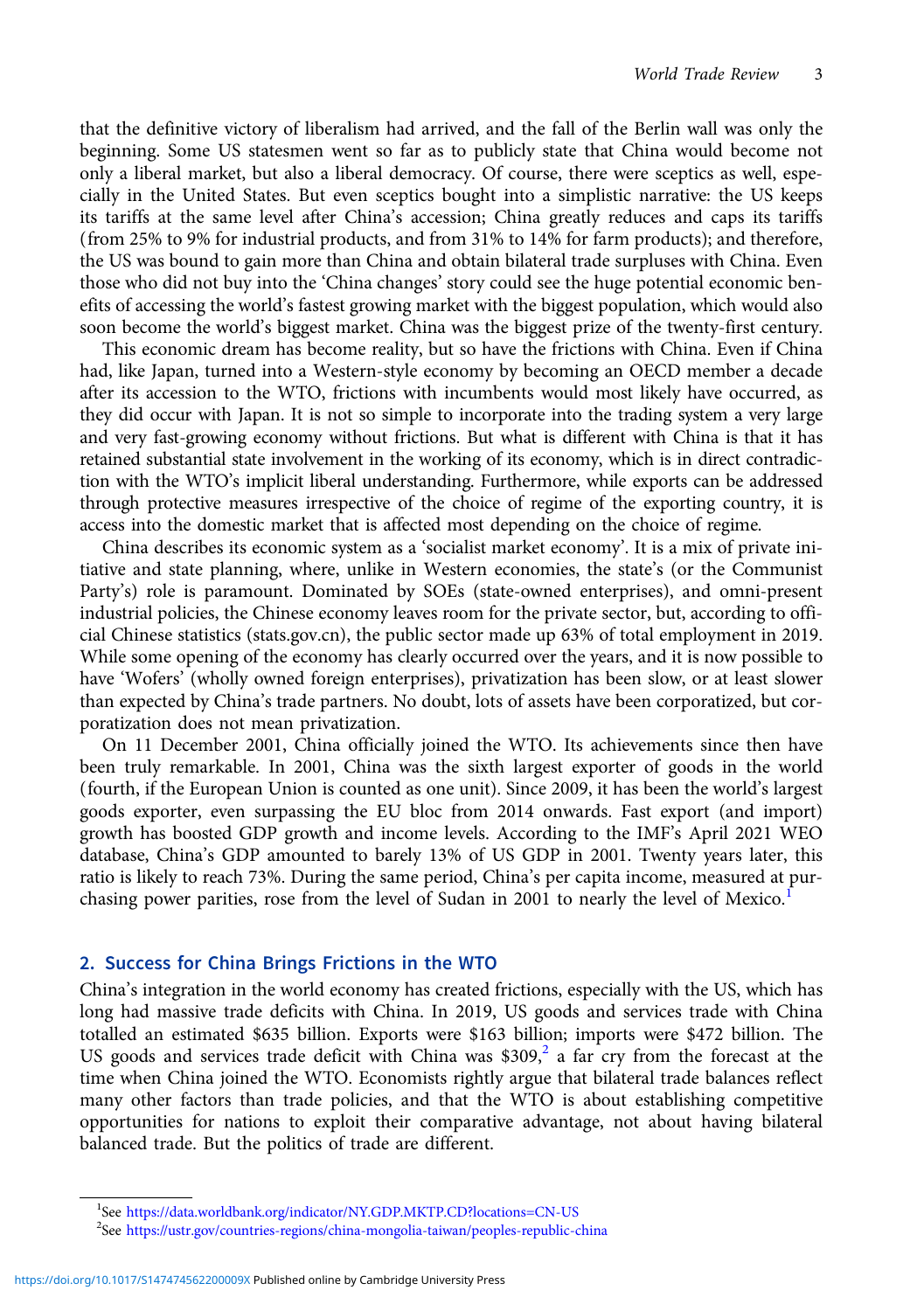Critics of China's trade policy, not only in the United States, $3$  but also in the European Union and elsewhere, often argue that China has done well by not respecting its WTO obligations. Has this been the case?

#### 2.1 What Did China Agree to when It Joined the WTO?

When China joined the WTO, it negotiated three distinct layers of obligations: the multilateral framework that applies to all WTO members and consists of the General Agreement on Tariffs and Trade (GATT), the General Agreement on Trade in Services (GATS), the agreement on Trade-Related Aspects of Intellectual Property Rights (TRIPs), and the Dispute Settlement Understanding (DSU); a plurilateral framework that applies to only a subset of WTO members wishing to join the Government Procurement Agreement (GPA) and/or the Agreement on Trade in Civil Aircraft; and China's Protocol of Accession. Only the first and third layers matter as China (promised to but) did not join the GPA.

The multilateral framework was negotiated during the Uruguay Round without China in mind. The most glaring evidence to this effect is the fact that the term 'SOE', a key feature of China's economic system, though also present in many other countries, including EU member states, is totally absent in the WTO Agreements. A few years later, President Obama adopted the opposite strategy: he negotiated the TPP (Trans-Pacific Partnership) with China in mind, without implicating China in the negotiations. If China ever wished to accede to the TPP, it would have to adjust to a very demanding discipline regarding SOEs, as Viet Nam, a country where SOEs are also an important feature, had to do to join the CPTPP (the Comprehensive and Progressive TPP), the successor to the TPP, from which President Trump decided to bow out. The Obama approach gets our vote.

## 2.2 The Content of the Protocol of Accession

The Protocol of Accession reflects the Zeitgeist at the time when China was negotiating its accession: exuberance, probably irrational exuberance. Incumbents even set a date, 2015, by when they expected China to have become a market economy. The Protocol contains many best-endeavours clauses, which reflect the spirit of the negotiated contract but do not translate into legally enforceable obligations. Alas, only the latter matter. So, while we observe various best-endeavours clauses on privatization or pricing policies, there is precious little in the Protocol in terms of binding commitments in these areas. And, of course, the Protocol of Accession could never have been a perfect substitute for deficient legislative foresight. Both the statutory language and practice, discussed in an exemplary manner by Williams [\(2008\)](#page-7-0), confirm this point. The extensive margin of obligations included in the multilateral agreements (and the plurilateral agreements, assuming the acceding country agrees to adhere to one or more of them) circumscribe the sum of obligations that a Protocol of Accession can include. The intensive margin (e.g., level of tariffs) is of course a matter of negotiation, and very much an item for inclusion in any protocol.

China joined the WTO when the Doha Round was initiated. The Doha Round mandate (negotiated before China's accession) included renegotiation of various WTO Agreements, including the Agreement on Subsidies and Countervailing Measures (SCM), which could have been used to 'complete' the deficient SCM Agreement and add important details to explicitly acknowledge: for example, that SOEs are 'public bodies' in the SCM sense of the term. Abandoning the 'Trade and Competition' and 'Trade and Investment' initiatives at the WTO Ministerial Meeting in Cancun (in 2003) did not help either. Various investment-related practices have continued to plague market access for foreigners in China, though the EU recently tried to remedy this situation, but only for EU investors, with the bilateral EU–China Comprehensive Agreement on Investment

<sup>&</sup>lt;sup>3</sup>Johnson [\(2018\)](#page-7-0) at pp. 528 et seq.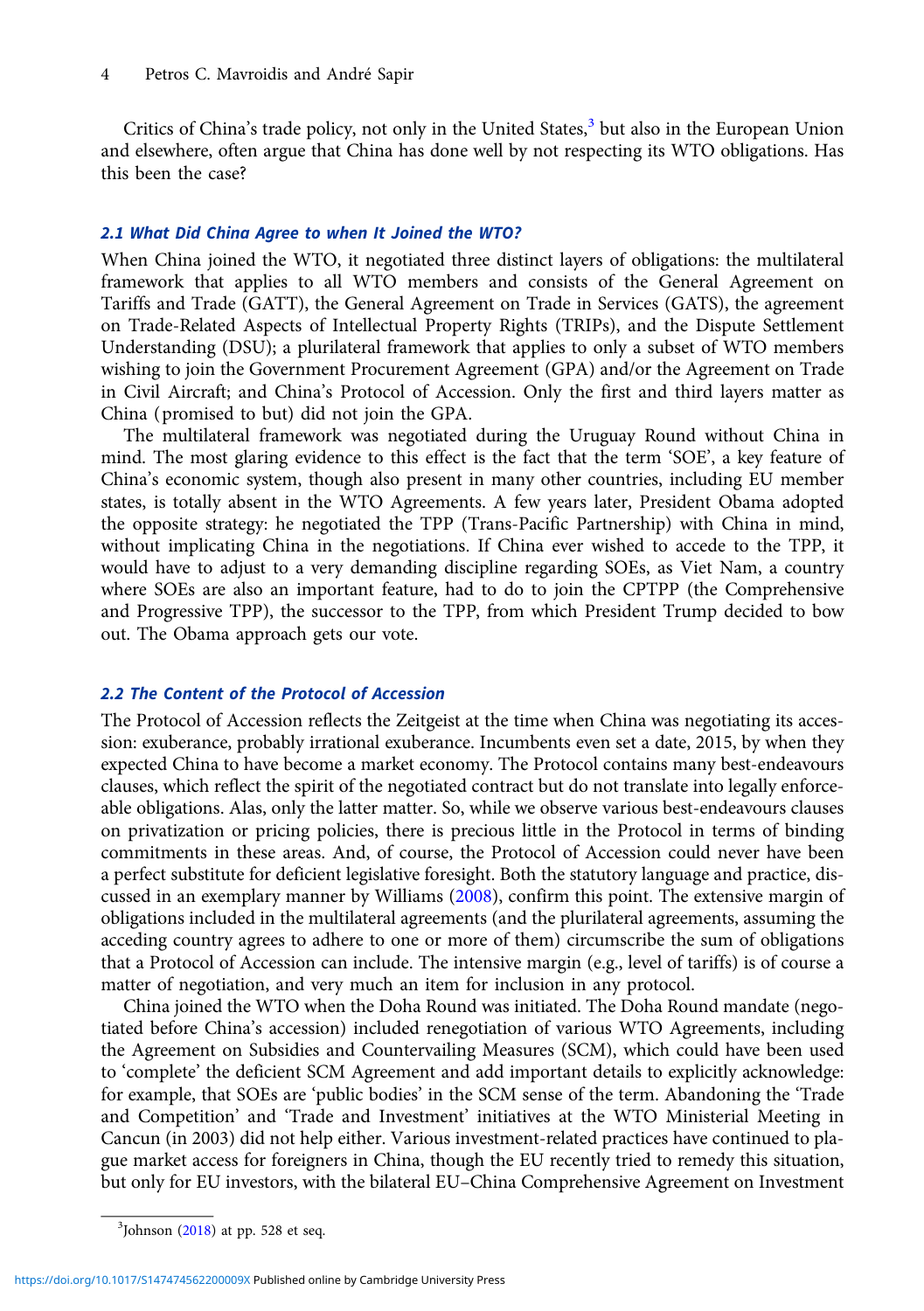(CAI), which has been assessed by Dadush and Sapir ([2021](#page-7-0)). Similarly, enforcement (or lack thereof) of competition law by the Chinese authorities continues to create uneasiness especially across Trans-Atlantic partners.

#### 2.3 How Much Can Be Achieved through Litigation?

Dissatisfaction with China on the part of the US, the EU, and other Western countries has centred mainly around two issues: the manner in which SOEs have been operating, and the (lack of) enforcement of intellectual property rights, typified by the de jure or de facto obligation for foreign investors in China to enter into joint venture agreements with Chinese companies and transfer them their technology.<sup>4</sup> Two WTO complaints have been raised so far implicating Chinese SOEs, and both have been raised by China. This is telling, in and of itself. If the membership complains about SOEs' involvement in the Chinese economy, why not litigate more? There is a general claim that there has been under-enforcement against China by its trading partners, and there is probably some merit to this claim. If we use a country's share of global trade as a predictor for the number of disputes it faces at the WTO as respondent, then China is definitely under-represented. Probably, various foreign investors prefer to 'bite the bullet' and stay in the Chinese market rather than provoke the wrath of the Chinese authorities by litigating their rights. There is evidence to this effect that we discuss in Mavroidis and Sapir ([2021](#page-7-0)).

When litigation did occur, the outcome was not exhilarating for complainants. The WTO Appellate Body had already, before China's accession, eviscerated the legal discipline imposed by GATT Article XVI on STEs (state-trading enterprises), a sub-set of SOEs, by narrowing the obligation imposed to non-discriminatory behaviour, making the obligation to act in accordance with commercial considerations de facto redundant. In a similar vein, the Appellate Body has held that SOEs, 100% owned by the Chinese state, are not even presumptively 'public bodies'. Its eventual finding in a subsequent case that even private companies could be considered 'public bodies', a complete U-turn over the prior case law, was too little too late. By that time, the Trump Administration had pulled the rug under the Appellate Body condemning (provisionally at least) it into abeyance. Yes, legislators could have provided clearer legislative guidance, but WTO adjudicators failed miserably in this context as well.

What about the vexed issue of forced technology transfer that foreign companies wanting to invest in China routinely complain about? There has only been one litigation against China, by the European Union, in a WTO case that is still pending. Why nothing more? For one simple reason: the WTO does not punish the behaviour by private agents. Unless the obligation to transfer technology to a Chinese partner in a joint venture can be attributed to the Chinese state, which is rarely or never the case, foreign investors will not prevail in a WTO litigation.

Have complainants been pursuing the wrong legal strategy? Certainly, Charlene Barshefsky, a former US Trade Representative, thinks this way. In a recent (2019) speech at the US–China Business Council in Shanghai, she deplored the under-use of commitments made by China in its Protocol of Accession to litigate at the WTO.<sup>5</sup> However, apart from the anti-surge clause, which protects against 'excessive' Chinese exports, she did not point to any provision that would have obliged China to open its closed market, which is the main problem faced by China's trading partners, and certainly a far bigger one than slowing down the alarming pace of Chinese exports to their markets.

What can be done to further open up the Chinese market under the existing WTO regime? Not much is the simple answer. There is a lot in terms of 'spirit' but no binding language in

<sup>4</sup> Gao [\(2022\)](#page-7-0) calls this phase of China–WTO relations as one of 'alienation', following the original 'aspiration' and the high hopes that the world community harboured about trade expansion when China joined the WTO, and the ensuing 'assimilation', the period during which for right or wrong reasons (as we believe was the case), the WTO membership believed that China would change and become integral part of the liberal trade order.

<https://www.merckgroup.com/content/dam/web/corporate/images/country-specifics/china/research/AmChamChina.pdf>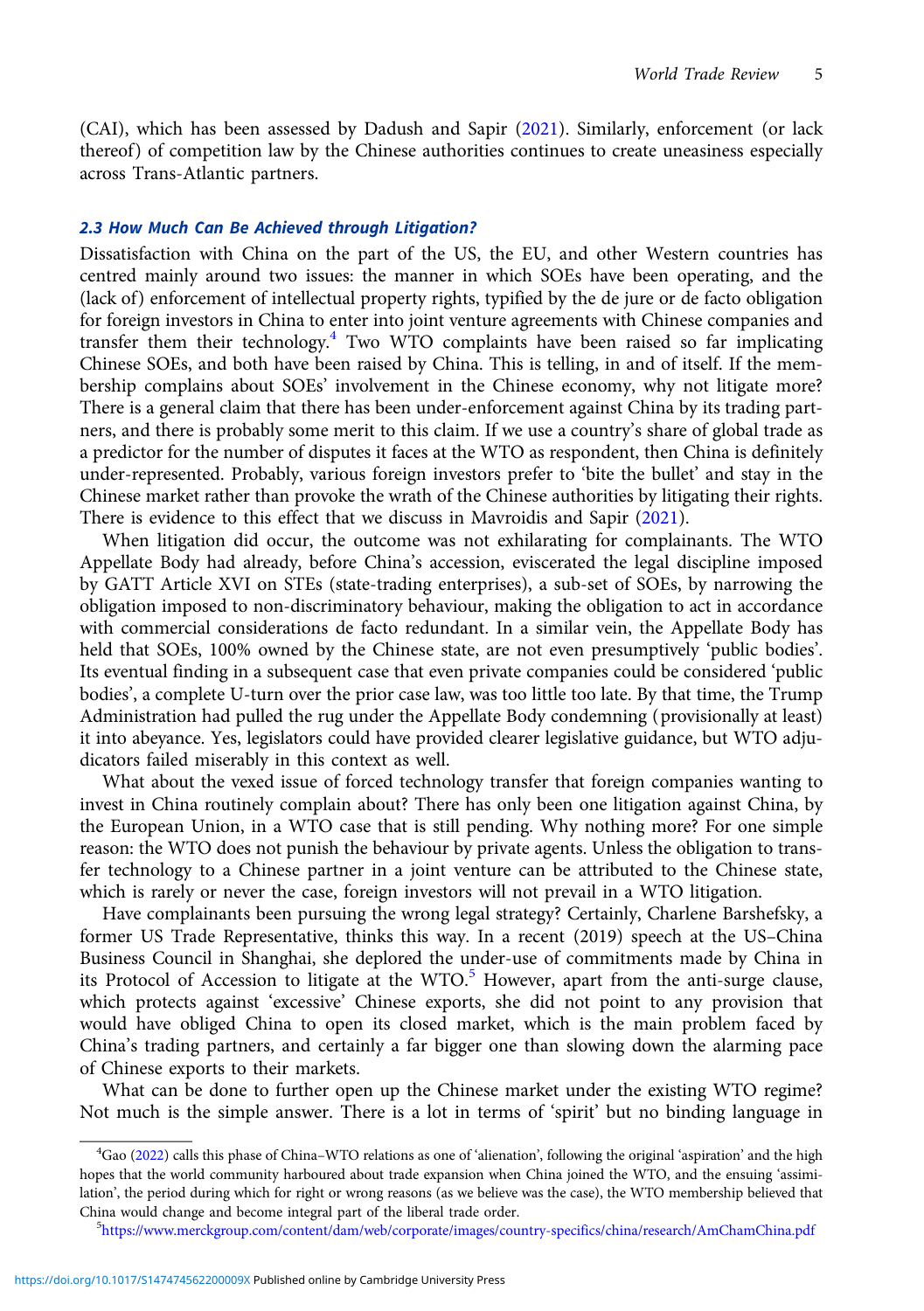the Protocol of Accession. A former member of the Appellate Body, Jennifer Hillman (2018), has claimed that non-violation complaints could provide an adequate means to channel disputes against China. We disagree. For starters, this instrument can be of almost no help when it comes to litigating Chinese measures (and there are many) proceeding time-wise with China's negotiation on tariff bindings. This is so because of the allocation of burden of proof under WTO law. But more to the point, prevailing in this context does not entail an obligation for China to amend its regime. It will simply have to part with a very small, infinitesimal indeed, portion of its huge surplus. The conclusion is that WTO adjudication is no substitute for deficient WTO legislation. Those who negotiated the terms of accession seem to have spent more time thinking 'How can we block Chinese exports?' than asking 'How do we guarantee that China will open up?'

We have so far painted a rather bleak picture. Is there no light at the end of the tunnel? Maybe, yes, but to get there the world trading community, China included, will have to behave like 'responsible stakeholders', as Zoellick [\(2020](#page-7-0)), another ex-USTR, has recently asked them to do. We turn to this discussion in what follows.

## 3. Silver Linings, Only through the WTO

The China-story in the WTO is a case of cognitive dissonance. China never committed to become a 'market economy' when it joined the WTO. It only promised to become a 'socialist market economy'. The Western countries and the WTO membership in general only paid attention to the words 'market economy', but for the Chinese the word 'socialist' was equally important. China's constitution is very clear about this. Article 6 states that 'The foundation of the socialist economic system of the People's Republic of China is socialist public ownership of the means of production, that is, ownership by the whole people and collective ownership by the working people … In the primary stage of socialism, the state shall uphold a fundamental economic system under which public ownership is the mainstay and diverse forms of ownership develop together.'

## 3.1 President Xi, and China of Today

It was not really a surprise, therefore, that President Xi moved towards re-invigorating the role of the state, rather than retracting it, in the workings of the economy. And he had, and still has, little incentive to do otherwise. As it is, China has been outperforming other big advanced and emerging economies for some time now. And not only that, China weathered the Great Financial Crisis much better than others. The same holds for the Covid-19 crisis. According to the IMF's April 2021 WEO database, China's GDP will reach 117% of its 2019 level in 2022, while the US will only reach 106% and the EU 102% of their 2019 levels. Why change then?

Not that a serious regime change was ever in the cards. Chairman Deng excoriated Gorbachev's decision to dissolve the communist party, since he always thought that its role was crucial in directing state affairs. And of course, the reduction of the role of the state was more a question of corporatization than privatization of state assets. As a result, the world trading community is now stuck with a legal framework that is hardly appropriate to take care of the concerns that emerge. Yet, as we argue in Mavroidis and Sapir [\(2021\)](#page-7-0), this does not necessarily mean that no progress is possible in trying to bridge the gap between the Chinese and the WTO systems.

The word trading community should be under no illusions as to what can be achieved. China will not change its economic regime and overall approach by legislative fiat, through an edict decided in Geneva.

#### 3.2 Multilateral Rules are Needed, Preferential Rules Can Inspire

What the multilateral trading regime can potentially achieve in China, in addition to what it has already done over the past 20 years, is to 'tweak' a few key institutions, which would facilitate access to China's market and increase the relevance of the WTO framework in Beijing.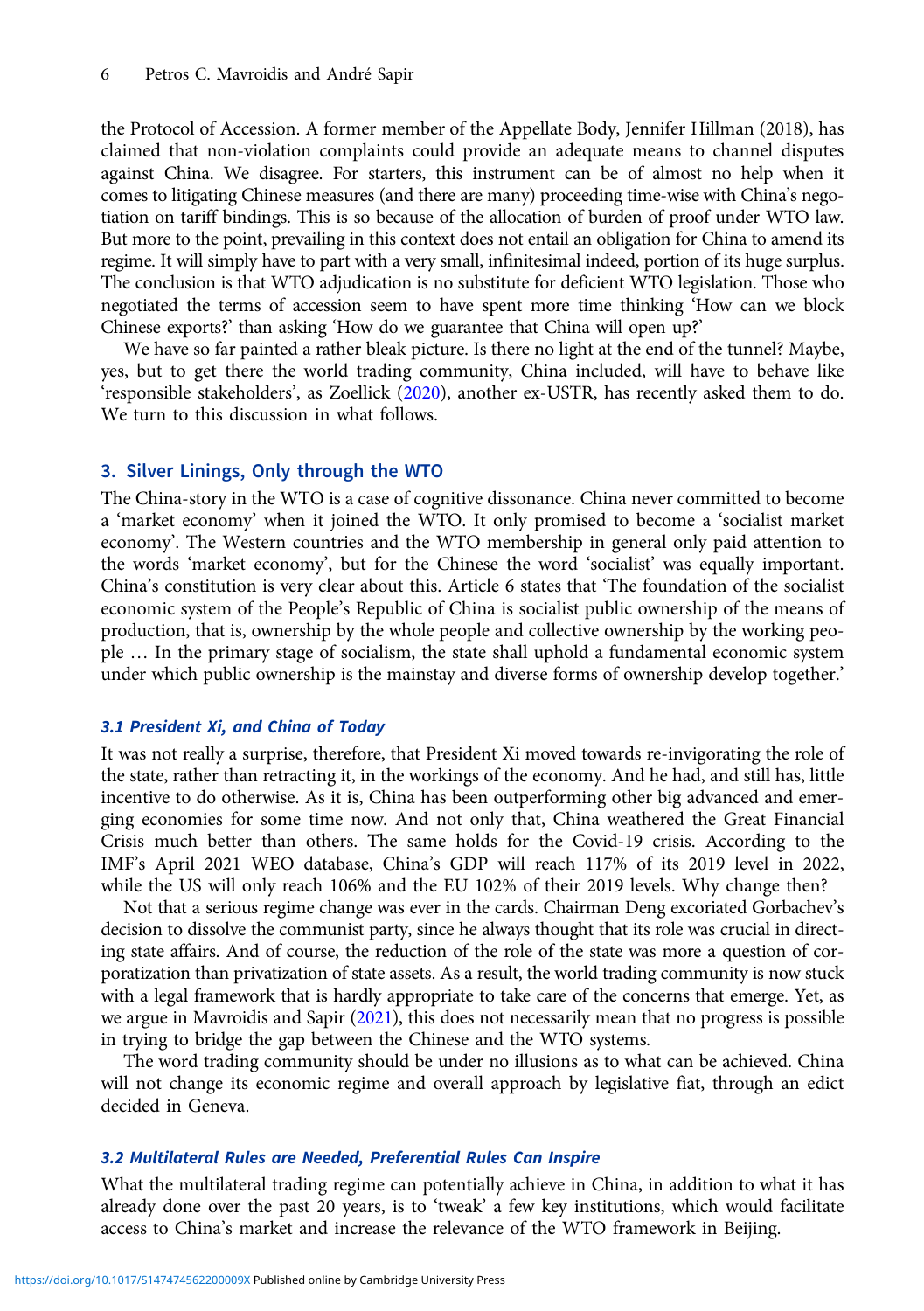In doing this, however, the trading community should not repeat the mistakes of the past. Non bis peccatur, or the cat should not sit on the hot stove twice, as the saying goes. There is no reason to believe, if there ever was one, that a relational contract, full of gaps, will function as expected. The WTO membership's heterogeneity would argue against such expectations. Now is the time for explicit contracting. Wu [\(2016](#page-7-0)) correctly underscores the capacity of China to evade its commitments. It is equally true, though, that the biggest victories against China were scored in areas where contractual expression is quite clear. And now is also the time of action. Contrary to Rodrik's ([2018](#page-7-0)) suggestion, the world trading community cannot stay idle. The 'do-nothing' approach implies that problems perpetuate. It is also a-historical. The GATT/WTO was not designed to accommodate each and every state on earth irrespective of its regime choice. The liberal understanding permeated the agreed text. Indeed, its key institutions cannot function properly absent acknowledgement of the liberal understanding. At the same time, it is true that neither the GATT nor the WTO agreements ever made explicit their implicit liberal understanding. Unlike the European Union, which added accession criteria (the Copenhagen criteria) to prepare for the accession of the former socialist countries of central and eastern Europe, the GATT/WTO agreements contain no such criteria.

The world trading community would be well-advised to avoid repeating unilateral reactions  $\dot{a}$ la Trump Administration. We now know, thanks to the work of Amiti, Redding, and Weinstein [\(2019\)](#page-7-0) and Bown [\(2021](#page-7-0)) that not only China did not flinch, but that it is the US economy that suffered the bulk of the cost of the unilateral increase in tariffs. And of course, the Phase One US– China agreement did not solve the 'China problem', or even reduce the US trade deficit with China, and risks being outlawed by a WTO panel, if/when litigation occurs.

The world trading community needs to come together and 'complete' some of the contract. Bilateral solutions, such as the US–China deal or the EU–China Comprehensive Agreement on Investment (CAI) may help a bit but will not solve the problem because of the nature of what is at stake: subsidies involving SOEs require multilateral discipline.<sup>6</sup> In doing this, the world trading community would be well-advised to mimic existing successful examples. Both the Comprehensive and Progressive Trans-Pacific Partnership (CPTPP, the successor to the TPP signed under Obama but rejected by Trump) as well as the US–Mexico–Canada Agreement (USMCA, the successor to the North-America Free Trade Agreement, NAFTA) contain detailed chapters regarding the disciplining of state-owned enterprises (SOEs) and forced technology transfers, the two biggest irritants to trade and investment relations with China.

For Realpolitik reasons as well, this is a commendable approach: why attempt to re-invent the wheel, when solutions that meet the approval of a substantial percentage of the WTO membership already exist? And the good news is that China has already agreed on some of this discipline in its bilateral investment agreement (the CAI) with the EU, as Dadush and Sapir ([2021](#page-7-0)) explain.

With this in mind, we would like to advance two proposals for WTO reforms. The first concerns SOEs, of which only a small subset, state-trading enterprises (STEs), are covered by the WTO Agreement, under GATT Article XVI. The new text should make it clear that all SOEs (including, but not exclusively STEs) are presumptively 'public bodies' (reversing thus, the burden of proof in subsidies disputes), and must anyway act in accordance with 'commercial considerations'. Second, for foreign direct investment involving joint ventures, WTO signatories (China included) should be constrained not to enforce contracts between domestic and foreign firms that oblige the foreign investor to transfer technology to its domestic partner against its wishes. If agreed at the multilateral level, a substantial part of today's complaints against China would subside.

<sup>6</sup> The EU has adopted Commission regulation 2020/870 of 24 June 2020 to counteract "One Belt One Road" subsidies, but there are doubts as to the legality of this approach, and even bigger doubts as to their effectiveness, if they remain a tool in EU hands only.